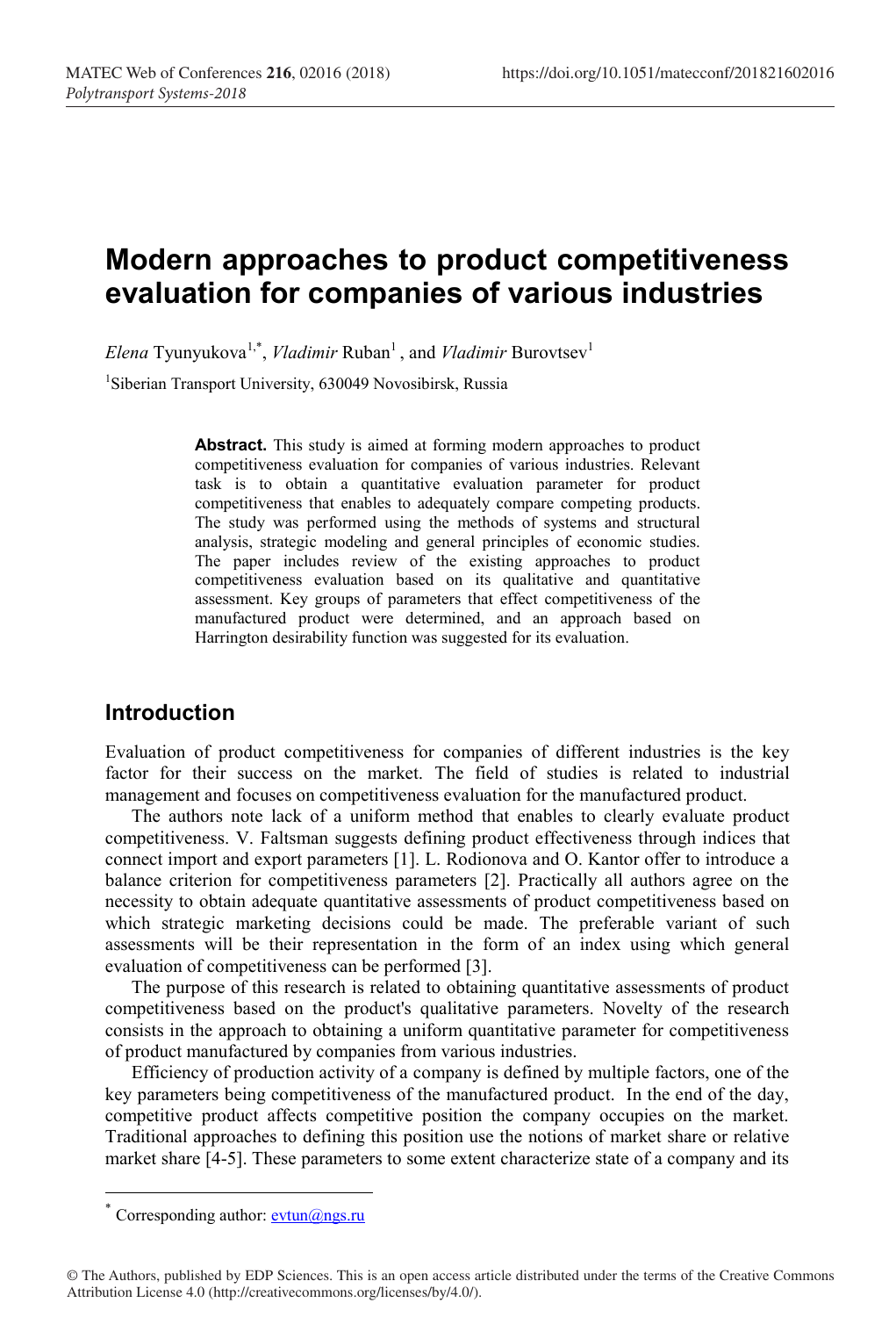competitive practices. An important role in defining a company's state is played by the level of novelty and quality of the competitive product. Distinguishing participants by the occupied market share enables to assign them certain roles. M. Porter's classification of industry market participants includes leaders, companies with about 40% of the market share, challengers having 30% of the market share, followers with 20% and nichers whose market share is about 10% [4].

The key factor of success for all cases is choice of the right marketing strategy and presence of competitive advantage related either to the company or to its product. It shall be noted that such advantage is ideally copyrighted and shouldn't be easy for competitors to copy.

Competitive advantage of a company's product can be represented in many ways, but mostly it consists in characteristics or attributes of the product not noticed by the competitors [5]. Competitiveness is the parameter that indicates presence of such peculiarities and allows forecasting the future success of marketing activities of a company related to the product.

#### **Research methods**

The study was performed using the methods of systems and structural analysis, strategic modeling and general principles of economic studies. The conducted research is exploratory and uses secondary information for forming a set of parameters for evaluation of product competitiveness for companies from various industries.

Usually, the notion of product competitiveness is related to consumer and defined as the level of attractiveness of a certain product for an actual consumer [6]. Therefore the customer's requirements to the product are the key ones.

Besides, competitiveness is often related to such notions as quality, cost and quality level [7]. Quality and technical level of the product are to some extent constants related to the product's peculiar characteristics and the the level of scientific and technical development of the studied market. The parameter of competitiveness is a much wider notion, it may significantly vary for the same product quality depending on the market state, competitors' activities, their marketing strategies, appearance of new products in the studied product group [8]. Nevertheless, quality and technical level of the product are inherent parts of competitiveness and shall be accounted in its evaluation; however, the overall product attractiveness is defined by the customer. The main groups of parameters accounted when evaluating competitiveness are given in Figure 1.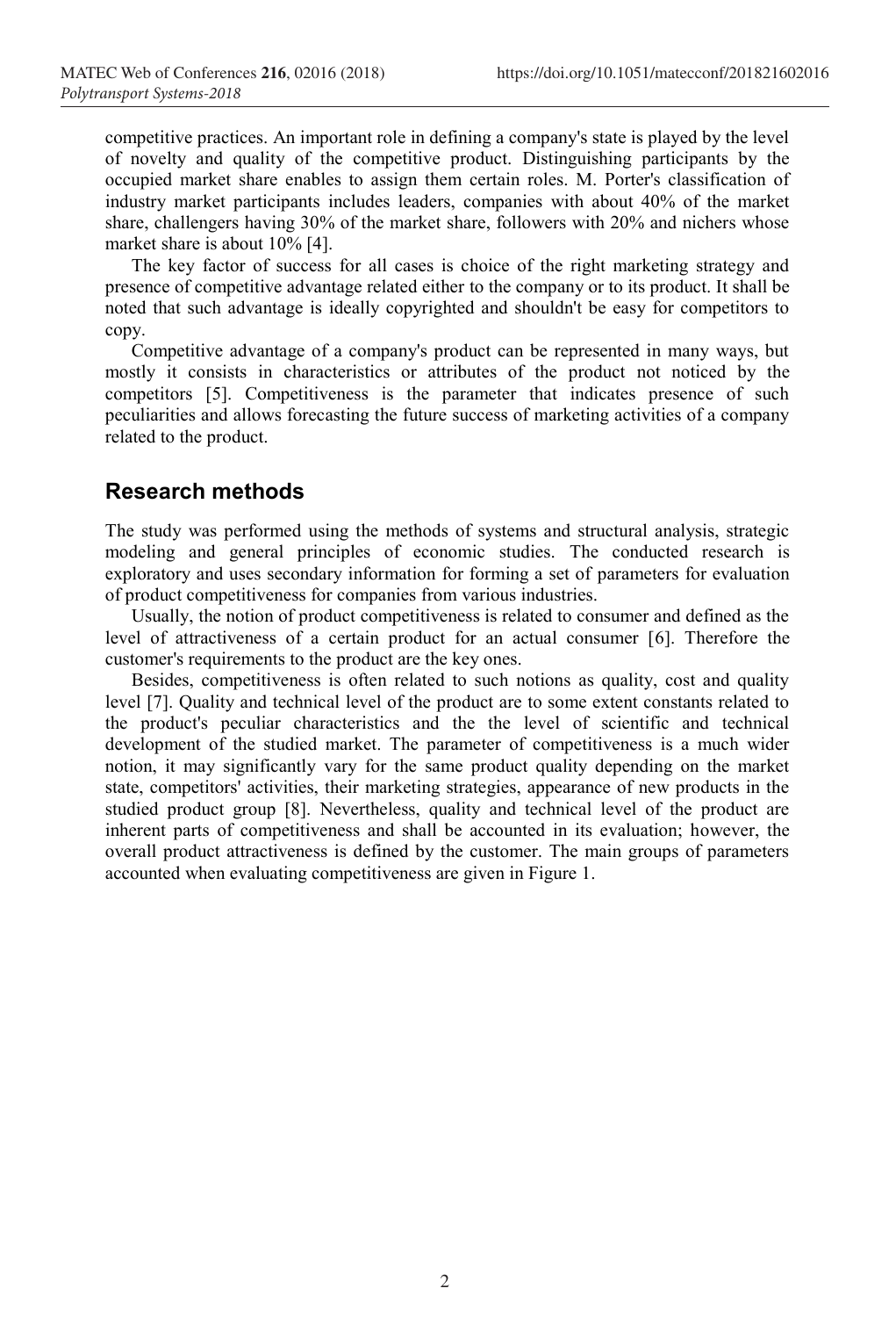

**Fig.1.** Parameters for product competitiveness evaluation.

Further actions are related to selection of meaningful parameters of the product in question, selection of the reference sample with ideal parameters and comparison of the studied sample with the reference one.

All methods applied for comparing the samples can be categorized by the parameter of qualitative or quantitative evaluation of competitiveness. The so-called mixed or combined evaluation methods are represented by assessments (obtained by means of surveying experts and customers) transformed into quantitative parameters using some mathematical tools. Quantitative assessment is usually performed by calculating single, group and integral indices [9].

Single index is defined by the formula (1)

$$
g = \frac{P}{P_{100}} \times 100,\tag{1}
$$

where  $g$  – single parameter index;

*P –* parameter level for the studied product;

 $P_{100}$  – parameter level for the reference product sample which 100% satisfies the need.

After finding single parameter indices a group parameter  $G$  can be calculated by the formula (2) which enables to integrate single indices for a uniform group of parameters – economic, standard, technical, operational, ergonomic and aesthetic (Fig.1). Single indices can be integrated using weight factor set during expert survey.

$$
G = \sum a_i \times g_i,\tag{2}
$$

where  $a_i$  – weight factor;

 $g_i$  – single index.

Integral index is usually calculated (formula (3)) in the format "selected group of parameters / economic parameters", which in fact provides the parameter evaluation in relation to its cost characteristics.

$$
I = \frac{G_{techn}}{G_{econ}},\tag{3}
$$

where  $G_{techn}$  – group index for group of technical parameters;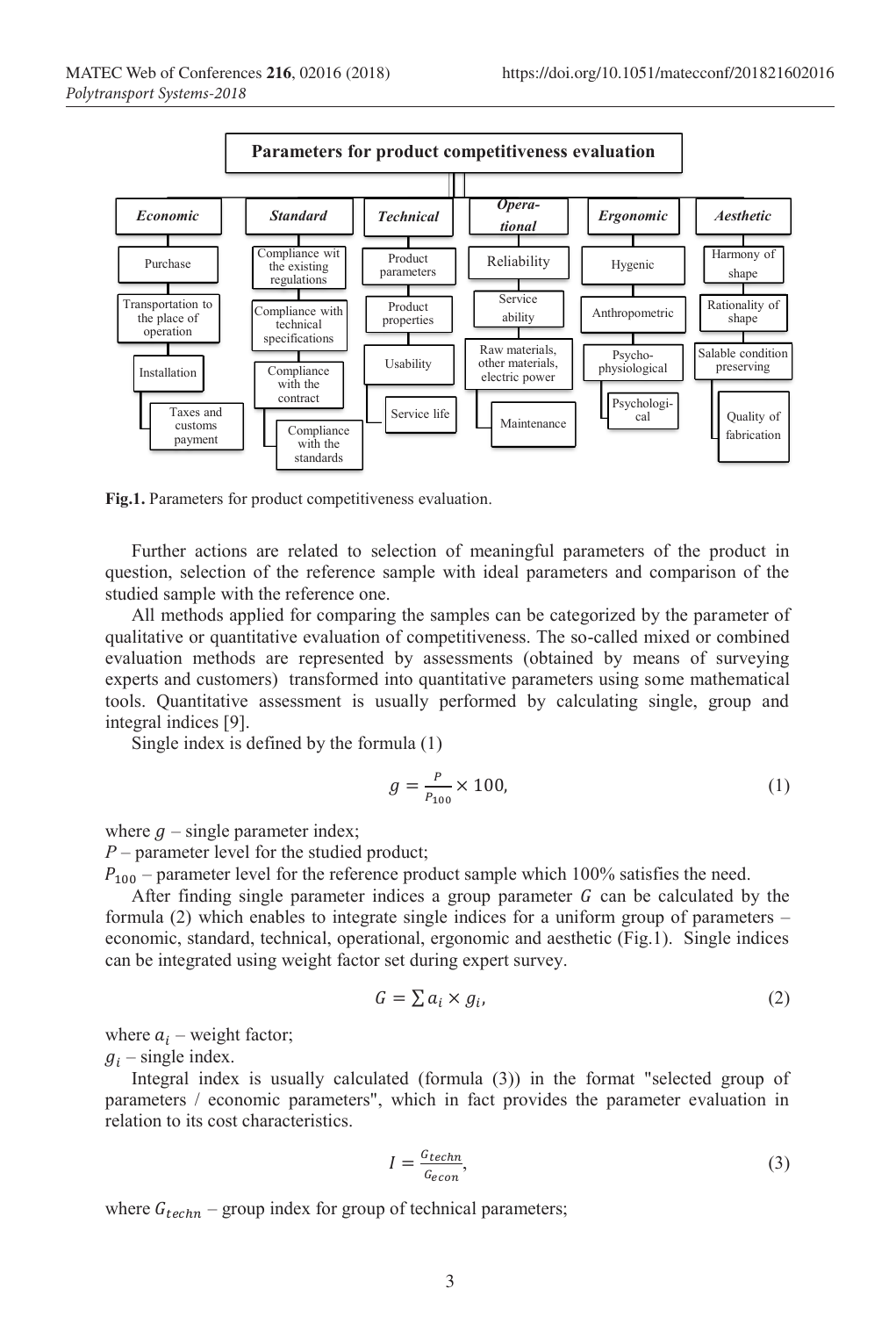$G_{econ}$  – group index for group of economic parameters.

Then, the conclusion is made: if  $I < 1$ , then the studied product is inferior to the reference sample, in case of  $I > 1$ , the reference sample has higher competitiveness.

Significant drawback of such approach consists in the fact that only those parameters can be used for comparison, which have numerical value, i.e. physical parameters of a product.

## **Results**

Optimized product competitiveness index is the most accurate one. This index shall account qualitative parameters of competitiveness, such as harmony of a product's shape, serviceability and other parameters relevant for the studied product.

Such optimized index can be obtained using generalized Harrington desirability function [10] which allows transforming several qualitative attributes into a single quantitative parameter. Application of Harrington desirability function for search of optimum conditions is proved in the study [11]. Harrington desirability function uses transformation of single responses expressed by natural values into a desirability scale, Table 1.

| Desirability | Scale marks   |
|--------------|---------------|
| Very good    | $1.00 - 080$  |
| Good         | $0.80 - 0.63$ |
| Satisfactory | $0.63 - 0.37$ |
| Bad          | $0.37 - 0.20$ |
| Very bad     | $0.20 - 0.00$ |

**Table 1.** Transition from quantitative to qualitative values.

The scale marks given in the Table 1 correspond to the curve presented in Figure 2 which is conditioned by the equation  $(4)$ 

$$
k = exp[-exp(-y)], \qquad (4)
$$

The y axis contains desirability values  $k$  which vary from 0 to 1. The k axis contains response values in the form of coded scale. The k axis contains response values in the form of coded scale. They are selected in the range from 3 to 6 and the number of intervals defines the curve steepness in the middle zone.



**Fig. 2.** Desirability function.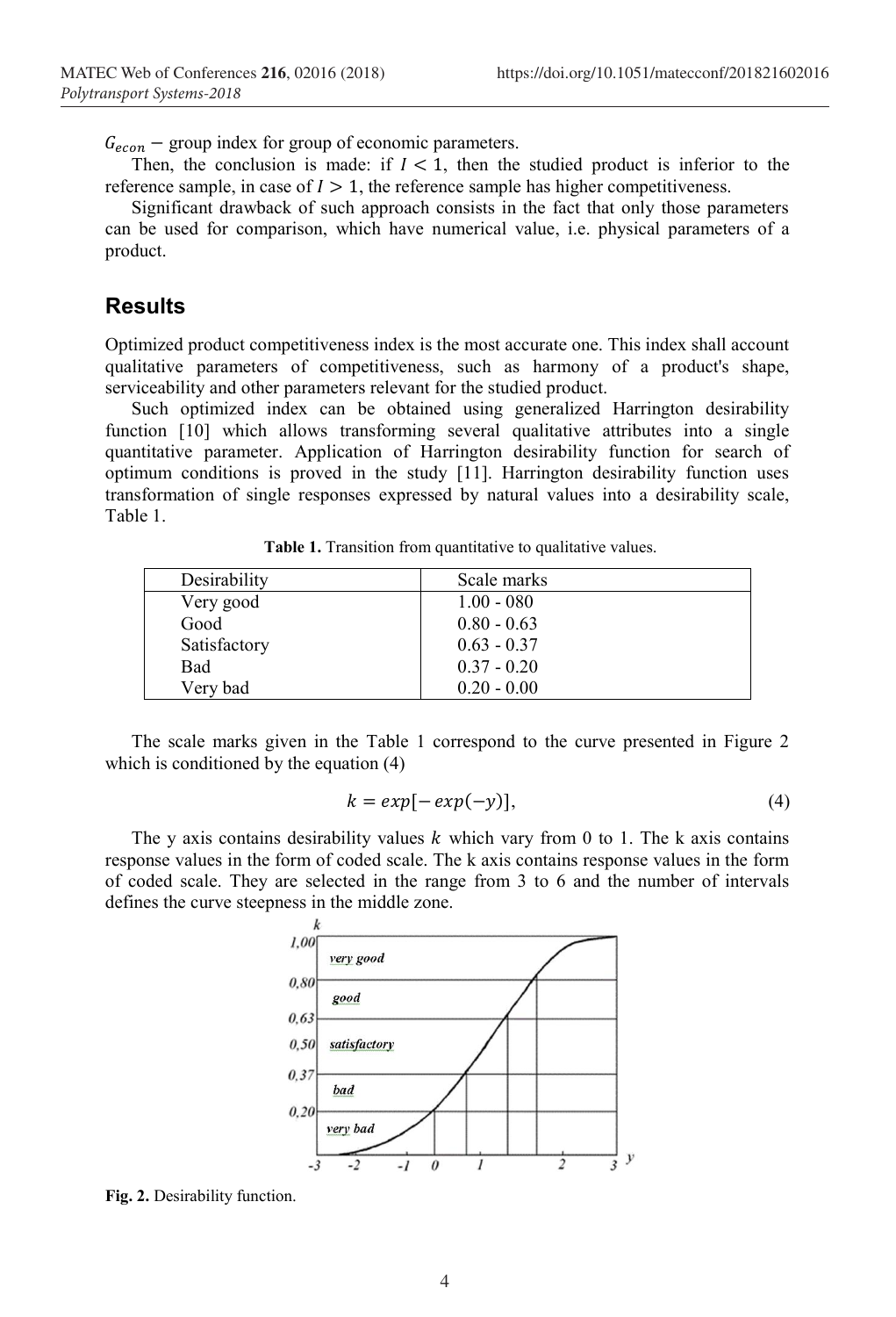The 0.37 mark on the desirability scale is critical, as below this value the studied factor has unsatisfactory value. The desirability scale can be used as a quite simple and handy tool for obtaining quantitative expression of any parameters, including qualitative ones. It is enough to match responses with a coded scale. The possibility of applying such approach to assess communication strategy and competitiveness of a company was proved in the studies [12-13].

Then, either groups of competitiveness evaluation parameters or single indices out of these groups, i.e. single responses, are selected. The next step is connected with obtaining qualitative assessments of these parameters on the basis of experts survey. The assessment is given both to the product under study and to that produced by the closest competitor. Based on the qualitative assessment given in the form "very good", "good", "satisfactory", "bad" and "very bad" to each of the parameters, coded scales by the number of parameters are built (k axis).

The number of experts involved in the survey can be equal to the number of assessed parameters [14]. After transforming single responses into particular desirability functions the optimized competitiveness index  $K_{n\text{rod}}$  will be obtained, formula (5):

$$
K_{prod} = \sqrt[n]{\prod_{i=1}^{n} k_i},\tag{5}
$$

where  $k_i$  – individual desirabilities.

#### **Conclusion**

Due to the use of the described approach to product competitiveness evaluation the process of its defining can be unified. It enables to obtain a unified quantitative evaluation of competitiveness based on qualitative assessments of certain parameters. Considering that competitiveness is a multicomponent index influenced by marketing activities of companies, and new competitive advantages that appear, for example, when using unforeseeable marketing strategies, other groups of parameters for product competitiveness evaluation can be introduced for calculating an optimized product competitiveness index. Further research is related to formation of specifications for product competitiveness indices.

#### **References**

- 1. V.K. Faltsman, ECO Journal (2016). (in Russian)
- 2. L.N. Rodionova, O.G. Kantor, Economy of Region, 3, 257-264 (2014). (in Russian)
- 3. O. Notta, A. Vlachvei, Advances in Panel Data Analysis in Applied Economic Research, 693-705 (2018).
- 4. M.E. Porter, *Konkurentnaja strategija: Metodika analiza otraslej i konkurentov* [Competitive Strategy Techniques for Analyzing Industries and Competitors] (Alpina Publ., Moscow, 2016). (in Russian)
- 5. A.A. Thompson, A.J. Strickland, *Strategicheskij menedzhment. Iskusstvo razrabotki i realizacii strategii* [Strategic Management: Concepts and Cases] (Moscow, 1998). (in Russian)
- 6. A.D. Yudanov, *Konkurencija: teorija i praktika* [Competition: theory and practice] (Izdatel'stvo Gnom i D, Moscow, 2001). (in Russian)
- 7. M.N. Grigoryev, Marketing (Urait Publ., Moscow, 2010). (in Russian)
- 8. A.N. Romanov, G.A. Zhukov, S.I. Mayorov, et al., Marketing (Moscow, 1996). (in Russian)